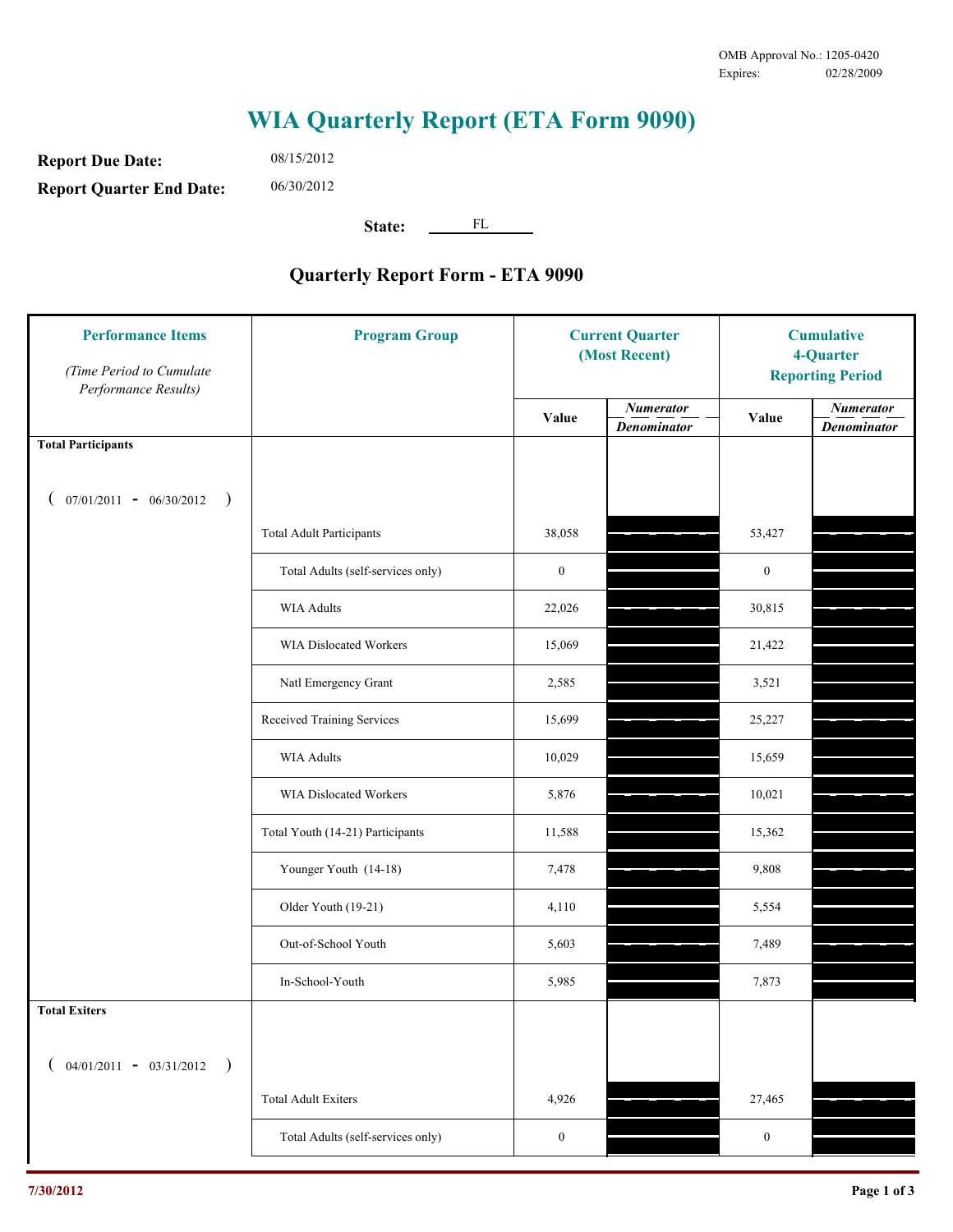| <b>Performance Items</b><br>(Time Period to Cumulate   | <b>Program Group</b>          | <b>Current Quarter</b><br>(Most Recent) |                                        | <b>Cumulative</b><br>4-Quarter<br><b>Reporting Period</b> |                                        |
|--------------------------------------------------------|-------------------------------|-----------------------------------------|----------------------------------------|-----------------------------------------------------------|----------------------------------------|
| Performance Results)                                   |                               | Value                                   | <b>Numerator</b><br><b>Denominator</b> | Value                                                     | <b>Numerator</b><br><b>Denominator</b> |
|                                                        | WIA Adults                    | 2,799                                   |                                        | 17,486                                                    |                                        |
|                                                        | <b>WIA Dislocated Workers</b> | 2,084                                   |                                        | 9,663                                                     |                                        |
|                                                        | Natl Emergency Grant          | 277                                     |                                        | 1,308                                                     |                                        |
|                                                        | Total Youth (14-21) Exiters   | 938                                     |                                        | 5,756                                                     |                                        |
|                                                        | Younger Youth (14-18)         | 457                                     |                                        | 3,508                                                     |                                        |
|                                                        | Older Youth (19-21)           | 481                                     |                                        | 2,248                                                     |                                        |
|                                                        | Out-of-School Youth           | 643                                     |                                        | 2,779                                                     |                                        |
|                                                        | In-School Youth               | 295                                     |                                        | 2,977                                                     |                                        |
| <b>Placement in Employment or</b><br>Education         |                               |                                         |                                        |                                                           |                                        |
| $(10/01/2010 - 09/30/2011)$                            |                               |                                         |                                        |                                                           |                                        |
|                                                        | WIA Youth (14-21)             | 45.7                                    | 780<br>1,708                           | 47.7                                                      | 2,719<br>5,705                         |
| <b>Attainment of Degree or</b><br>Certification        |                               |                                         |                                        |                                                           |                                        |
| $(10/01/2010 - 09/30/2011$<br>$\overline{\phantom{a}}$ |                               |                                         |                                        |                                                           |                                        |
|                                                        | WIA Youth (14-21)             | 84.8                                    | 1,515<br>1,786                         | 69.8                                                      | 4,277<br>6,131                         |
| <b>Literacy or Numeracy Gains</b>                      |                               |                                         |                                        |                                                           |                                        |
| $($ 07/01/2011 - 06/30/2012                            |                               |                                         |                                        |                                                           |                                        |
|                                                        | WIA Youth (14-21)             | 46.5                                    | 323<br>694                             | 50.5                                                      | 1,119<br>2,216                         |
| Youth Diploma or Equivilance Rate                      |                               |                                         |                                        |                                                           |                                        |
|                                                        |                               |                                         |                                        |                                                           |                                        |
| $04/01/2011 - 03/31/2012$ )                            | WIA Younger Youth (14-18)     | 67.6                                    | 200                                    | 72.0                                                      | 1,316                                  |
| <b>Skill Attainment Rate</b>                           |                               |                                         | 296                                    |                                                           | 1,828                                  |
|                                                        |                               |                                         |                                        |                                                           |                                        |
| $04/01/2011 - 03/31/2012$ )                            |                               |                                         | 1,597                                  |                                                           | 7,004                                  |
| <b>Entered Employment Rate</b>                         | WIA Younger Youth (14-18)     | 83.1                                    | 1,921                                  | 78.8                                                      | 8,890                                  |
|                                                        |                               |                                         |                                        |                                                           |                                        |
| $10/01/2010 - 09/30/2011$ )                            |                               |                                         |                                        |                                                           |                                        |
|                                                        | Adults                        | 76.6                                    | 1,328<br>1,733                         | 74.2                                                      | 5,788<br>7,803                         |